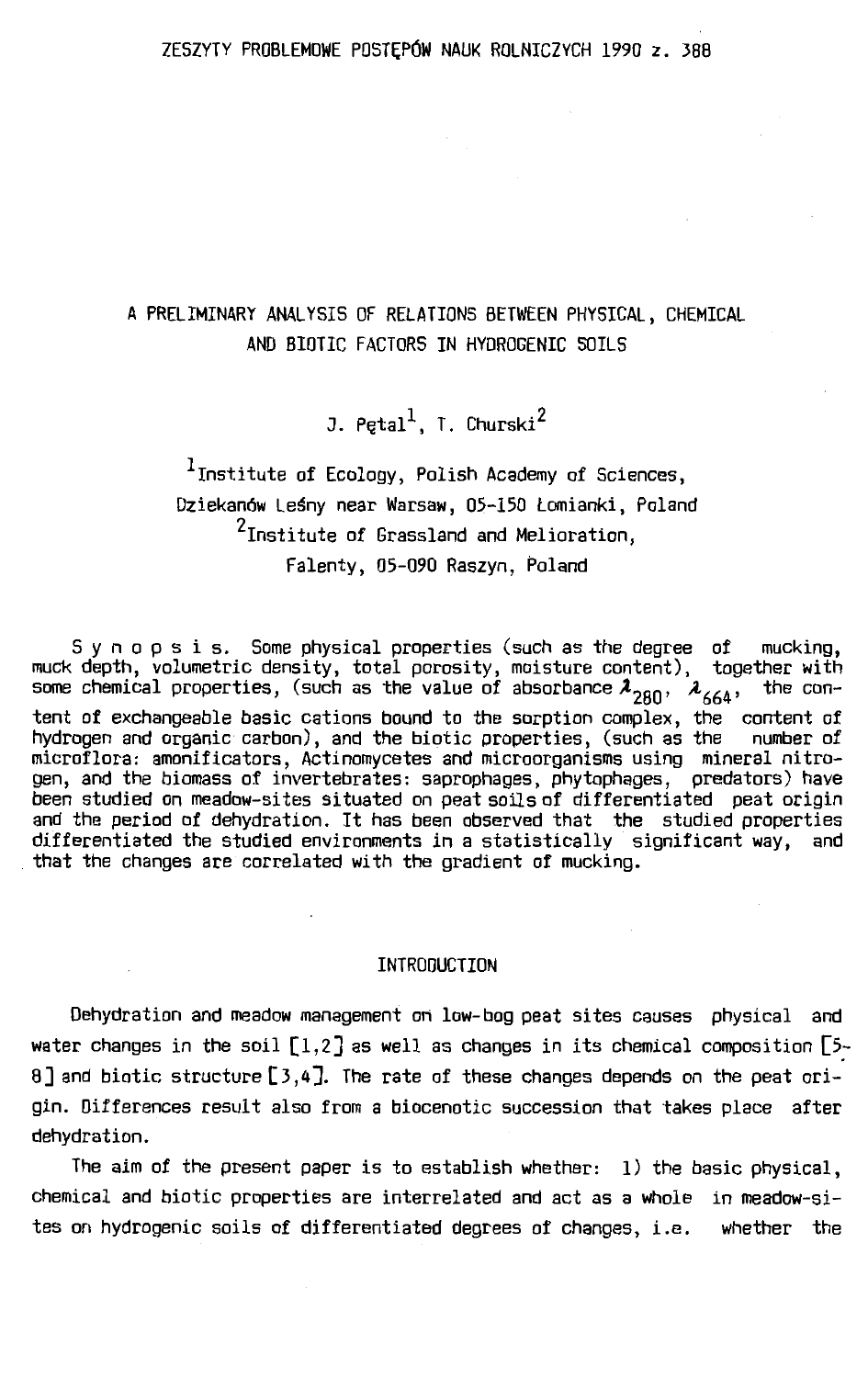variability of these properties differentiates these sites, and whether the changes of the above mentioned properties are the same in different sites, and 2) what are the relations between physical, chemical and biotic properties of hydrogenic soils.

#### MATERIALS ANO METHOOS

The present paper was based on published materials or materials that are ready for publication describing the same sites. Six sites in the Biebrza valley and in the Narew valley of differentiated peat origin (moss, sedge, and umbelliferous) simultaneously dehydrated or on sedge peat differentiated by the time of dehydration (1-3, 15-20, 20-25 and over 100 years). Such physical properties as: a degree of mucking, muck depth, volumetric density, total porosity were taken into account. Such chemical properties as: the value of absorbance of  $\lambda_{280}$ ,  $\lambda_{664}$ of 0.5 M alcalic soil solution, the content of basie exchangeable cations bound to the sorption complex and hydrogen, the content of organie carbon, and such biotic properties as: the number of microflora, that is the number of amonificators. Actinomycetes and organisms using minerał N, as well as the biomass of invertebrates from different trefie layers, i.e. saprophages- disintegrators, saprophages- humificators, phytophagous organisms and predators were also considered.

All the studied materiał was analyzed by means of non-parametric statistical tests. To evaluate the differentiation of environments by these parameters a Friedman test was used; and to evaluate a consistency of changes of the parameters in the studied environments - the consistency test W by Kendall, whereas relations between individual parameters were analyzed by means of a  $T$  Kendall's test.

#### RESULTS

## Basic physical and water properties of the soils

The studied sites are localized on peat and muck soils of differentiated degrees of mucking, and with differentiated structures of peat in the deeper layers of soil profiles. These soils are characterized by a low content of organie substance rarely exceeding 20% absolute m.d. and low volumetric density up to 0.3- 0.4 g cm<sup>-3</sup> in the strongly mucked layers of peat. The total porosity ranges from 75 to 90% of the volume. Average moisture content of the soil is distinctly differentiated that is from 60 to 80% in the soil layer from O to 10 cm.

On the soils where peat is of different origins these parameters are in agreement with the degree of mucking, whereas on sedge peat of differentiated dehydration periods the tendecies are less obvious and elear (Tab. 1).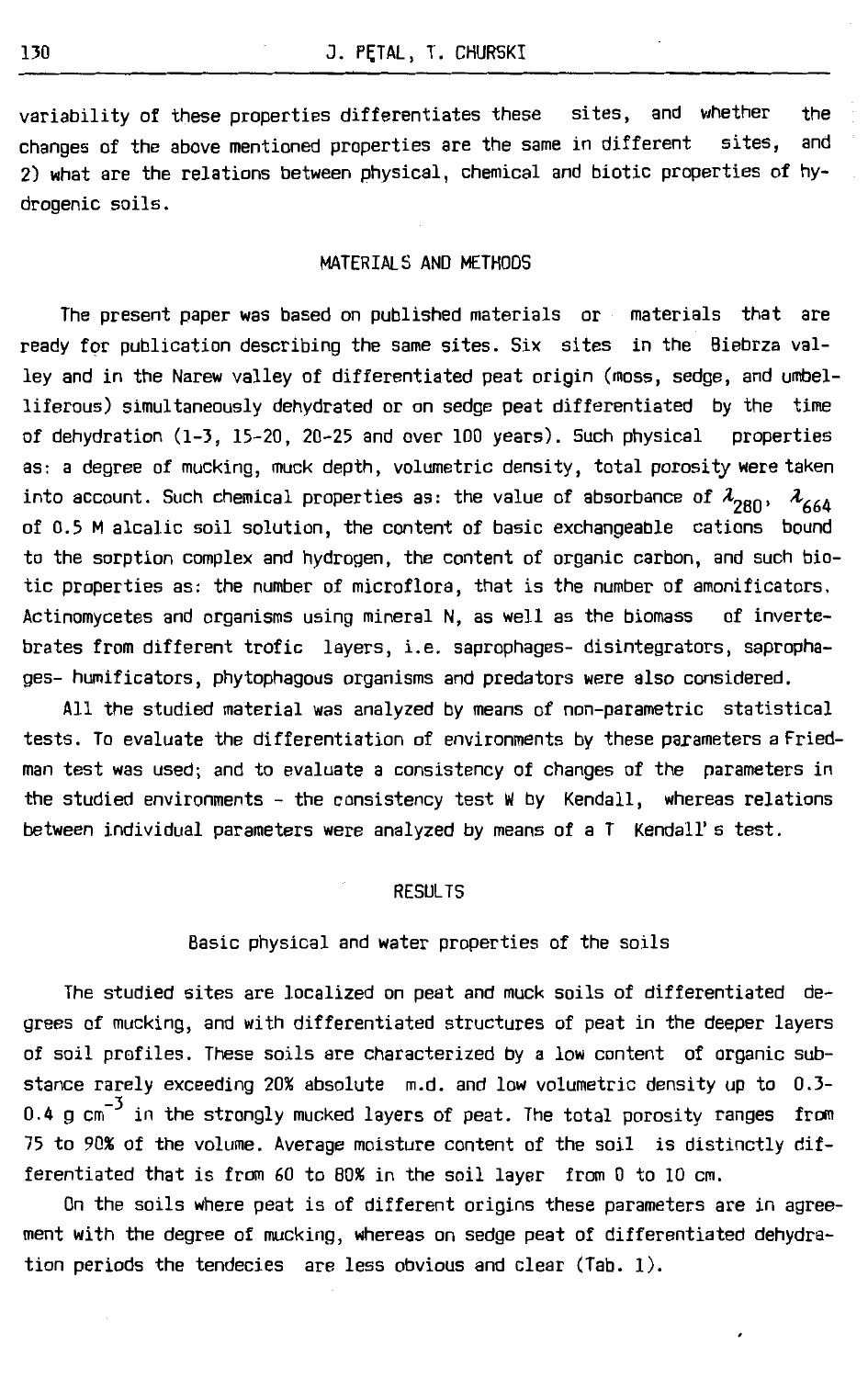|                                                                                                                                                    |                                                                       |                                                              | Physical and water properties of peat soils                  |                               |                                                                       |                                                                       |                                |
|----------------------------------------------------------------------------------------------------------------------------------------------------|-----------------------------------------------------------------------|--------------------------------------------------------------|--------------------------------------------------------------|-------------------------------|-----------------------------------------------------------------------|-----------------------------------------------------------------------|--------------------------------|
| Properties                                                                                                                                         |                                                                       |                                                              | Soils of different peat origins<br>simultaneously dehydrated |                               |                                                                       | Soils on sedge peat dehydrated<br>in different periods of time        |                                |
|                                                                                                                                                    |                                                                       | Wizna <sup>A</sup>                                           | Wizna <sup>B</sup>                                           | Wizna <sup>C</sup>            | Lipniki                                                               | <b>Biebrza</b>                                                        | Modzelówka                     |
| Muck depth, cm $^{-3}$<br>Bulk density, g cm $^{-3}$<br>Total porosity, %<br>Degree of mucking                                                     |                                                                       | Mt I aa<br>18<br>0.206<br>80                                 | Mt I bb<br>0.208<br>29<br>£                                  | Mt II cc<br>24<br>0.236<br>90 | Mt I bb<br>$18.20$<br>90.20                                           | Mt II bc<br>$\frac{19}{19}$<br>0.25<br>85-90                          | ပ<br>Nt III<br>$75 - 80$<br>28 |
| Moisture content, % at the<br>depth 0-10 cm                                                                                                        |                                                                       | 79.55                                                        | 78.28                                                        | 59.42                         | $62 - 77$                                                             | $69 - 75$                                                             | $70 - 73$                      |
| $A, B, C$ - different moisture content complexes.<br>Mt I, II, III - different degree of mucking.<br>aa, bb, cc, bc, c - scales within the degree. |                                                                       |                                                              |                                                              |                               |                                                                       |                                                                       | 2<br>Φ<br>$1a$ b $1$           |
|                                                                                                                                                    |                                                                       |                                                              | Chemical properties of peat soils                            |                               |                                                                       |                                                                       |                                |
| Properties                                                                                                                                         |                                                                       | Soils of different peat origins<br>simultaneously dehydrated |                                                              |                               |                                                                       | in different periods of time<br>Soils on sedge dehydrated             |                                |
|                                                                                                                                                    | Wizna <sup>A</sup>                                                    | Wizna <sup>8</sup>                                           |                                                              | Wizna <sup>C</sup>            | Lipniki                                                               | Biebrza                                                               | Modzelówka                     |
| œ<br>meq/100<br>Hw/100 g<br>ទីនិ<br>664<br>⊳ ت<br>⋖                                                                                                | $\begin{array}{c} 10.2 \\ 3.56 \\ 0.044 \\ 134.2 \\ 43.7 \end{array}$ | 3.24<br>0.048<br>11.6<br>136.4                               |                                                              | 18.6<br>7.63<br>149.2<br>45.4 | $\begin{array}{c} 15.6 \\ 7.13 \\ 0.108 \\ 101.6 \\ 34.6 \end{array}$ | $\begin{array}{c} 10.4 \\ 3.60 \\ 0.056 \\ 142.3 \\ 51.1 \end{array}$ | $15.4$<br>6.52<br>0.196        |

 $\frac{1}{2}$ 

T a b 1 **e 1**  a b 1 e 1 -'~!•.···~ ·!""~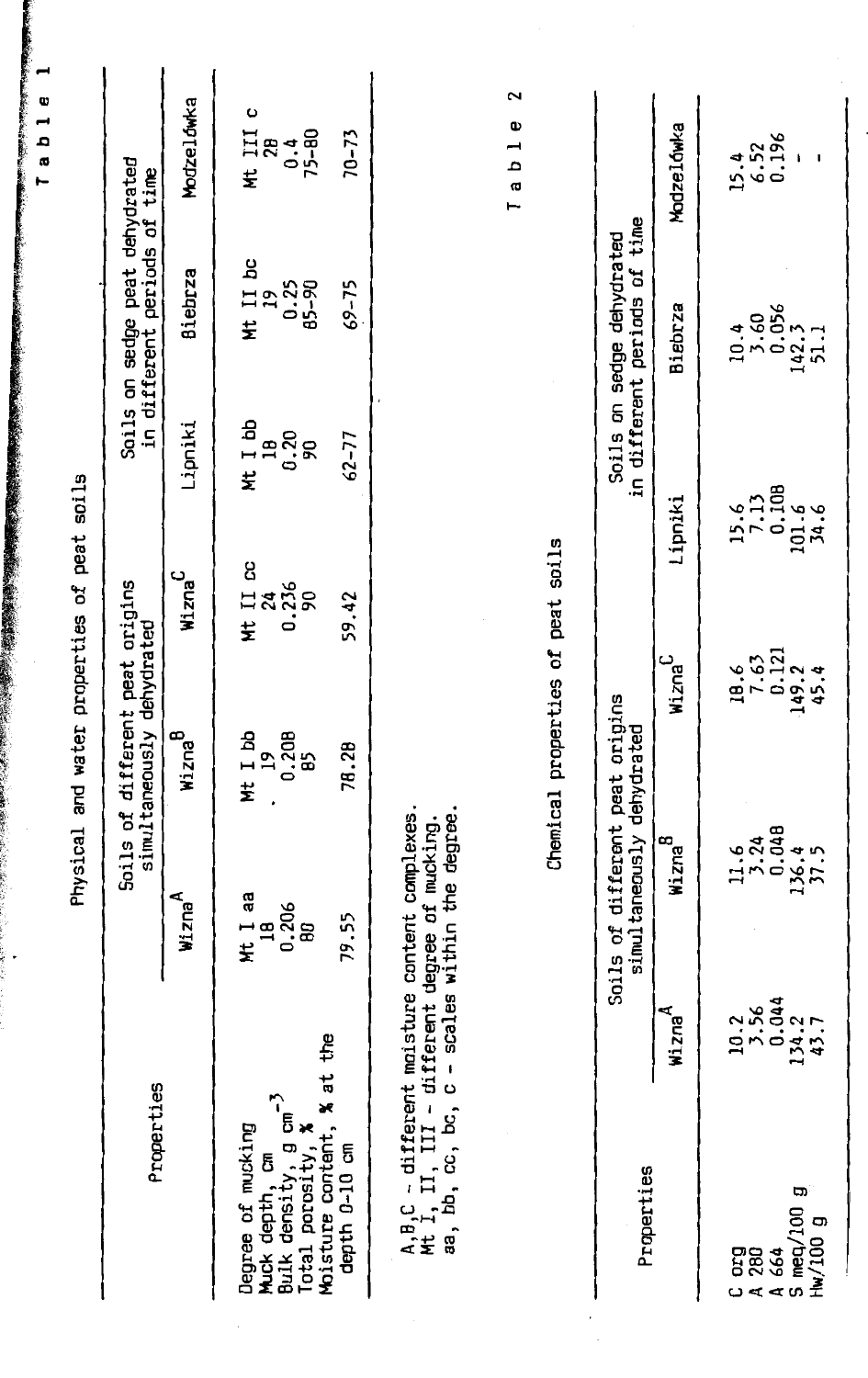#### Chemical properties of the soils

All the analyzed chemical parameters of the studied sites appeared to be very differentiated (Table 2). The value of  $\lambda_{280}$  absorbance, which shows the contribution of lignin-type compounds in the soil extract ranged from 3.24 to 7.63, and the value of  $\lambda_{664}$  absorbance, that showed the contribution strongly coloured humus substances in the alcalic soil extract ranged from 0.044 to 0.196. The value of the above parameters increases together with the increase of the degree of mucking in the soils originating from different types of peat, the tendency to increase was also observed in the values of·these parameters in the soils from sedge peat with the increase of the period of time from the dehydration. The number of alcalic cations exchangeably bound to the soil sorption complex was from 100 to 150 µeq in 100 g of the soil, and the content of organie carbon from 10 to 15% . These values show the same tendencies towards changes as the values of absorbance.

#### Biotic properties of the environments

Biotic arrangements are different on the meadows on the soils formed from peats of different origins dehydrated simultaneously than on the meadows on sedge peat dehydrated in different periods of time (Table 3). In the farmer sites the number of physiological microflora elements is the highest on the umbelliferous peat and the lowest on sedge peat. Whereas invertebrates biomass decreases in the sequence: mass peat, sedge peat, umbellferous peat. In the latter case a tendency to the increase of changes both in the physiological groups of microflora and in the biomass of invertebrates from different trophic levels was observed in the sequence of sites on the sedge peat dehydrated in different periods of time that agreed with the time flow.

Relations in the pattern of physical, chemical and biotic parameters

A pattern of the analyzed physical, chemical and biotic parameters was specific for each of the studied sites, and differentiated these sites in a statistically significant **way.** The whole pattern of physical, chemical and biotic properties pointed to a greater distinctiveness of the soils of the same origin and different periods of dehydration (Friedman's test  $x^2$ =16.48, significance level = =0.001) than it was observed among the sites differentiated soil origins and the same time of dehydration ( $X^2$ =7.18, significance level =0.05). These differences may be well observed in the biotic pattern, whereas chemical and physical proper-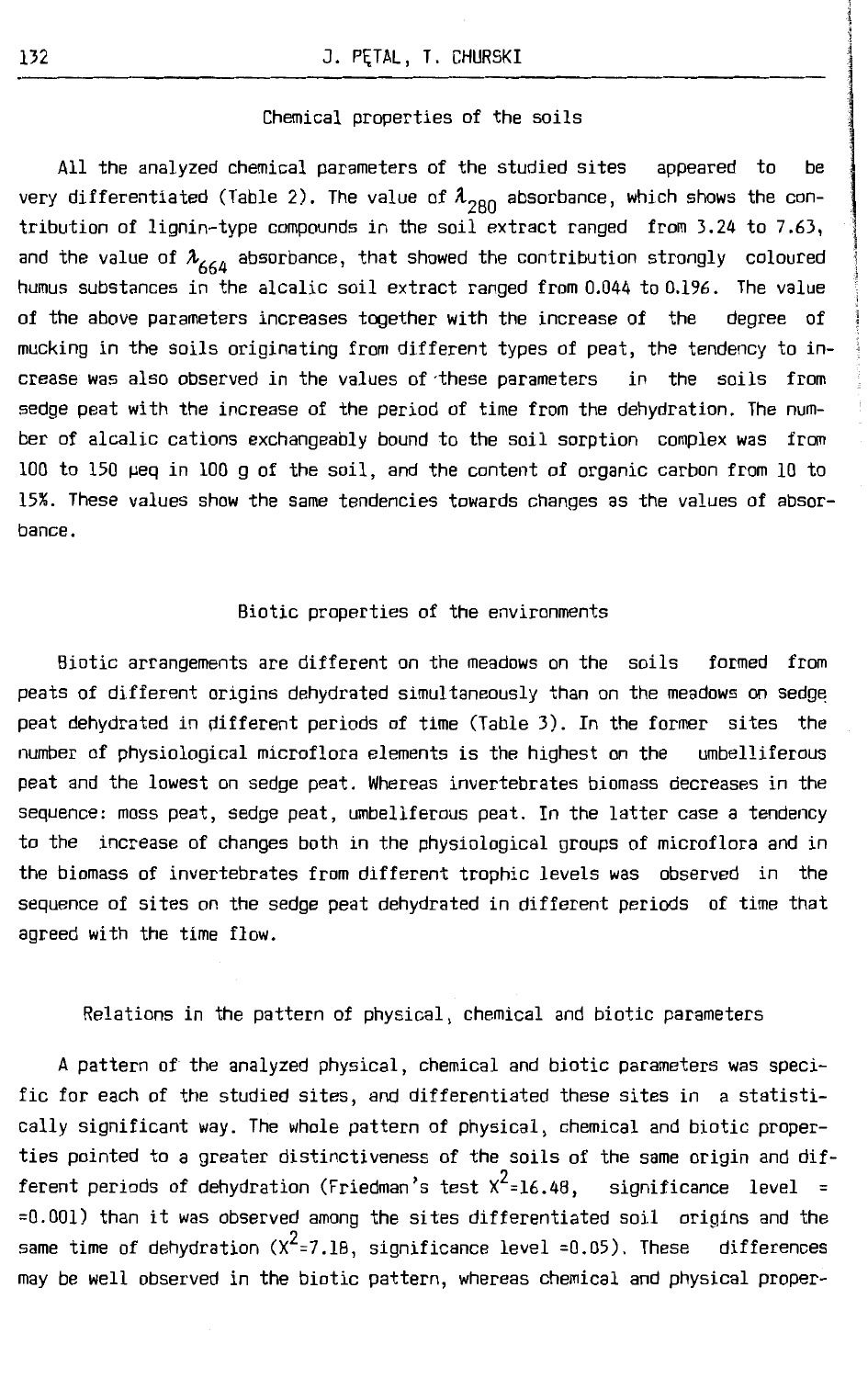|                                                                                                                                                    |                                                                        |                                               | Biotic properties of                                         | peat soils                                  |                                                                                                                                                                        |                                                                |                                                          |
|----------------------------------------------------------------------------------------------------------------------------------------------------|------------------------------------------------------------------------|-----------------------------------------------|--------------------------------------------------------------|---------------------------------------------|------------------------------------------------------------------------------------------------------------------------------------------------------------------------|----------------------------------------------------------------|----------------------------------------------------------|
| Properties                                                                                                                                         |                                                                        |                                               | Soils of different peat origins<br>simultaneously dehydrated |                                             |                                                                                                                                                                        | Soils on sedge peat dehydrated<br>in different periods of time |                                                          |
|                                                                                                                                                    |                                                                        | Wizna <sup>A</sup>                            | Wizna <sup>8</sup>                                           | Wizna <sup>C</sup>                          | Lipniki                                                                                                                                                                | <b>Biebrza</b>                                                 | Modzelówka                                               |
| Ĕθ<br>Microflora - populat<br>$\vec{r}$<br>$\left(10^6$ g soil d.m.<br>Amonificators<br>Actinomycetes                                              |                                                                        | 0.871                                         | $0.621$<br>$1.9$                                             | 0.922<br>21.49                              | 5.62<br>2.68                                                                                                                                                           | 5.78                                                           | 5.87<br>4.25                                             |
| mineral N - biomass, mg d.m.<br>Huminificating saprophages (b)<br>using<br>Small saprophages (a)<br>Soil invertebrates<br>Phytophages<br>Predators | 7                                                                      | 4798.9<br>494.0<br>1068.8<br>13600.0<br>1.238 | 0.676<br>2600.0<br>3382.1<br>703.1<br>488.1                  | $2.025$<br>672.8<br>600.0<br>826.0<br>239.4 | $\frac{8.43}{442.0}$<br>2150.0<br>112.0<br>193.6                                                                                                                       | 13.31<br>1111.0<br>5230.0<br>479.0<br>664.4                    | 16.28<br>18130.0<br>621.6<br>984.2                       |
| Statistical verification of results -<br>Differentiation                                                                                           |                                                                        |                                               |                                                              |                                             | environmental differentiation - Friedman's test, consistency of changes<br>and similarities of changes in physical, chemical and biotic properties of meadows on peat. |                                                                | 4<br>ω<br>⊣<br>$\overline{\phantom{a}}$<br>$\sigma$<br>⊢ |
|                                                                                                                                                    |                                                                        | ដ                                             | the analyzed properties -                                    | z                                           | Kendall's test                                                                                                                                                         |                                                                |                                                          |
| Properties                                                                                                                                         | Friedmans test                                                         |                                               | Soils from peat of differentiated origin<br>Kendall's test   |                                             | Friedman's test                                                                                                                                                        | Kendall's<br>Soils from sedge peat                             | test                                                     |
| Physical                                                                                                                                           | $= 10$<br>$\frac{1}{9}$ .<br>$x^2$                                     | $= 0.00077$                                   | 0.01<br>$\mathbf{u}$<br>п<br>$\overline{\phantom{a}}$<br>3   |                                             | $= 0.355$<br>3.48<br>11<br>$\frac{1}{5}$ .<br>$\mathbf{r}^2$                                                                                                           | $= 0.5$<br>0.250<br>$\frac{1}{2}$ .<br>u,<br>z                 |                                                          |
| Chemical                                                                                                                                           | $= 0.024$<br>6. آ<br>a<br>$\frac{1}{5}$<br>$\sim_{\times}$             |                                               | $= 0.01$<br>5.1.<br>з                                        |                                             | $= 0.10$<br>$= 6.36$<br>$\frac{1}{3}$ .<br>$\sim_{\times}$                                                                                                             | 0.424<br>$\ddot{5}$ .<br>ı,<br>z                               | $= 0.05$                                                 |
| <b>Biotic</b>                                                                                                                                      | $= 0.192$<br>3.714<br>$\mathbf{u}$<br>$\frac{1}{5}$<br>$\sim_{\times}$ |                                               | $= 0.5$<br>0.044<br>5.1.<br>11<br>z                          |                                             | 0.005 s.1. 0.0005<br>$= 10.028$<br>$\sim_{\mathsf{x}}$                                                                                                                 | 0.301<br>$\overline{a}$<br>Ħ.<br>ີ<br>z                        | $= 0.05$                                                 |
| The whole arrangement                                                                                                                              | $= 7.18$<br>$x^2$<br>0.02                                              | 5.1.0.05                                      | $M = 0.211$<br>5.1. 0.05<br>0.211                            |                                             | $= 0.001$<br>16.48<br>$\mathbf{u}$<br>$\frac{1}{5}$ .<br>$\overline{\phantom{a}}^2$                                                                                    | 0.323<br>0.01<br>$\ddot{5}$ .<br>H<br>z                        |                                                          |
|                                                                                                                                                    |                                                                        |                                               |                                                              |                                             |                                                                                                                                                                        |                                                                |                                                          |

- Second Belle With Sales Second Project And Second Project Second Second Second Second Second Project Second Project Second Project Second Second Second Second Second Second Second Second Second Second Second Second Sec 'Contrast the contrast of the contrast of the contrast of the contrast of the contrast of the contrast of the contrast of the contrast of the contrast of the contrast of the contrast of the contrast of the contrast of the MAG - CANC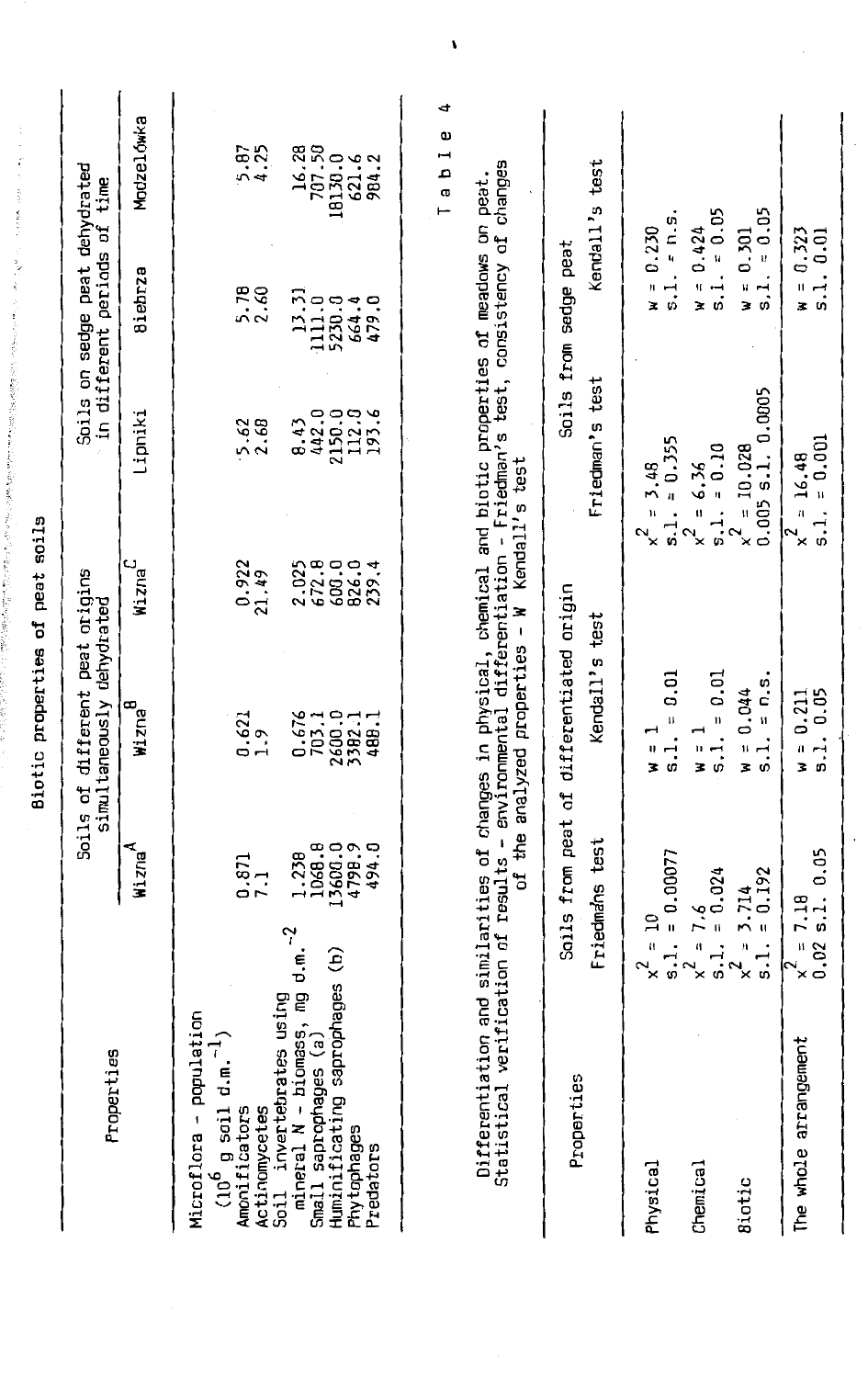#### Tahle<sub>5</sub>

The relation between physical (z), chemical (y) and biotic ( $z<sub>a</sub>$  - the number of microflora,  $z_{b}$  - biomass of invertebrae from different trofic levels of peat soils), x - coefficient of correlation rank by Kendall

|                                              | ×         | ν                                                       | z                  |           |
|----------------------------------------------|-----------|---------------------------------------------------------|--------------------|-----------|
| Txy . z<br>$Txz \cdot y$<br>$Tyz \cdot x$    | $\ddot{}$ | 0.930<br>$\ddot{}$<br>$-0.461$<br>$\ddot{}$<br>$-0.461$ |                    |           |
|                                              |           |                                                         | za                 | zb        |
| Txy·za<br>$Txy \cdot zb$<br>Txza y           |           | 0.873<br>0.930<br>$\ddot{}$                             | $\ddot{}$<br>0.168 | $\ddot{}$ |
| $Txzb \cdot y$<br>$Tyzb \cdot x$<br>Tyza · x | $\ddot{}$ | $\ddot{}$                                               | 0.168              | 0.038     |
| Tyzb·x                                       | $\ddot{}$ |                                                         |                    | $-0.461$  |

ties differentiated mainly those sites that **were** of different peat origins, no matter what the time of their dehydration was, (Table 4).

All the physical, chemical and biotic properties are strictly interrelated which may be observed in their high co-changeability in the both analyzed sequences of sites (Table 4). This co-changeability was higher in the sequence of sites with differentiated dehydration periods (the **W** Kendall consistancy test **W=0.323,**  the significance level =O.Ol) than in the sequence with differentiated peat origins (W=0.211, the significance level =0.05). The biotic arrangement does not show any elear consistency of changes of individual elements in both sequences of sites. The consistency of changes appeared only in the biomasses of trophic groups of soil invertebrates in the sites of the same peat origins and differentiated periods of dehydration. Whereas the changes in the patterns of chemical and physical properties are mare harmonius, especially in the sites of differentiated peat Jrigins.

The force of mutual oonditioning of chemical, physical and biotic ar- :angements was tested by means of Kendall's partial rank correlation test by the ;equential stabilization of the individual arrangements (Table 5). When the bio- :ic properties were excluded, a high correlation between the physical and chemi  $a$ l arrangements was noticed (Txy.z=0.930). On the other hand the relations beween the biotic and physical arrangements, and the biotic and chemical arrangeents are similar and negative  $(Txz \cdot y = Tyz \times z - 0.461)$ . After microflora  $(z_2)$ nd soil invertebrates  $(z_h)$  got excluded from the biotic pattern, a very low de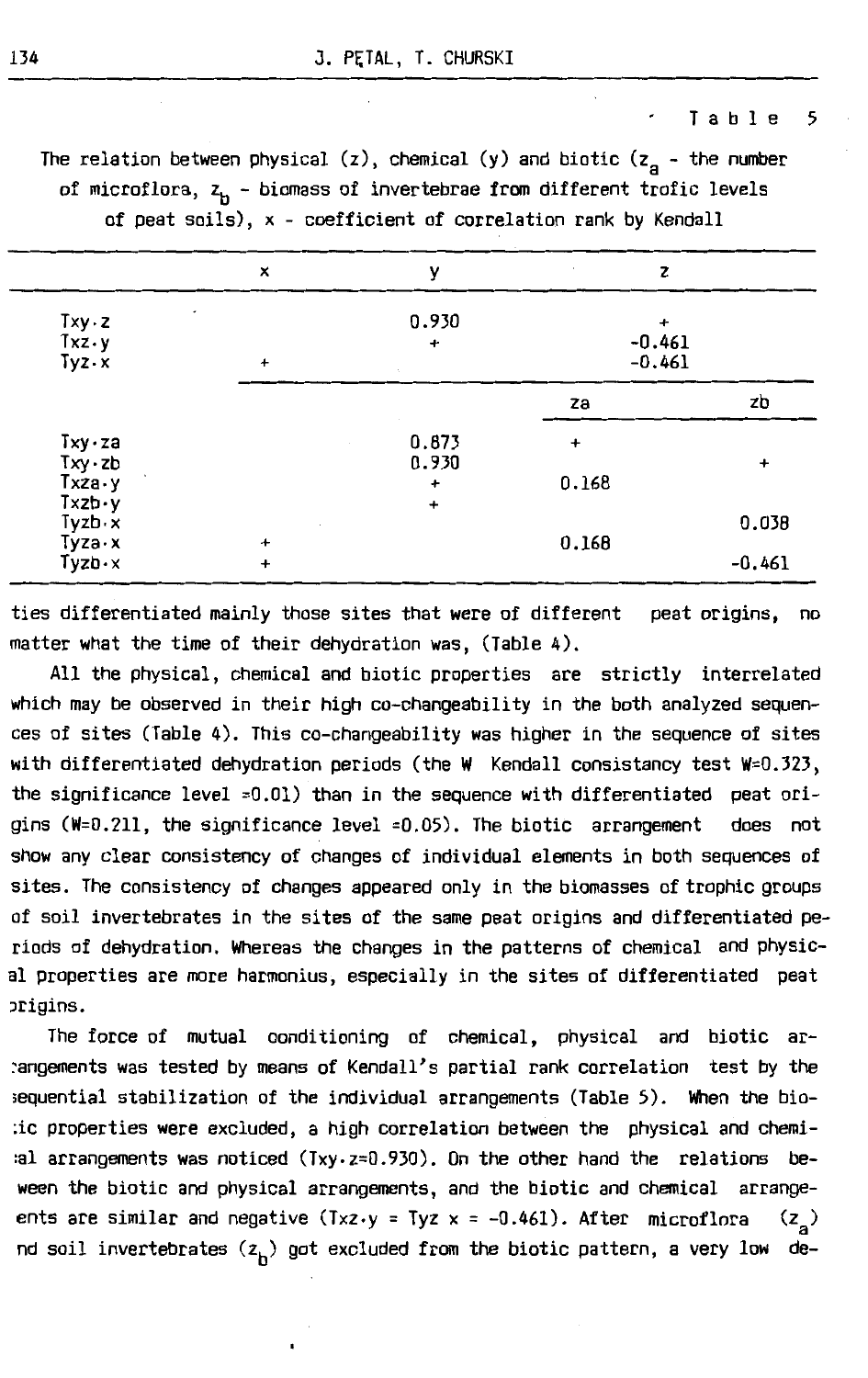pendence of microflora from the physical and chemical arrangements may be observed  $(Txz_a \cdot y = Tyz_a \cdot x = 0.168)$ , and a considerably higher but negative relation between the invertebrates' biomass in trophic levels and the chemical properties  $(Tyz_h \cdot x=-461)$ . It explains the fact that the changes of the organic matter in the peat·soils expressed as the increase of the quantity of humus substances such as lignin, strongly coloured substances, basic cations exchangeably bound to the<br>soil sorption complex and organic carbon depend, on one hand, on the rate of peat mucking and all the physical and water changes that accompany it, and, on the ' other hand, on the modifications caused by soil organisms. What is mare, the changes in the number of physiological groups of microflora agree with the changes in the indices of organic matter disintegration; soil invertebrates expressed as *i* the structure of biomasses on trafie levels stand in opposition to these changes, as their decreasing contribution in the gradient of mucking accelerates, and prabably simpliefies, the rate of chemical changes.

#### **CONCLUSIONS**

1. Basic properties of the hydrogenic soils analyzed in the present paper, -physical, chemical and biotic, i.e. the number of physiological microflora groups and the structure of soil invertebrates biomasses, differentiate meadow sites localized on the soils from peats of different origins simultaneously dehydrated, as well as on sedge peat of varied dehydration time in a significant way from the point of view of the statistics. Changes of the whole arrangement of physical, chemical and biotic properties are interrelated in all the environments.

2. Physical properties of peat soils are highly correlated with chemical properties, and biotic properties as a whole are negatively related to physical and chemical properties. What is mare, microflora and soil invertebrates react to the physical and chemical changes in a different way; microflora is positively dependant, whereas invertebrates' biomasses negatively.

3. Transformations in the organie matter in low peat bogs dehydrated and used as production meadows are realized mainly as the changes in the physical and **water** conditions. They are, nevertheless, modified by the biotic arrangement; all the microorganisms participate in these changes. The role of soil invertebrates is different as they probably oppose and complicate the rate of changes of the organie matter.

Ac know 1 e dg em en t s. Authors are grateful to Or B. Sapek from Institute of Grassland and Melioration, Falenty, for making accessible papers concerning chemical properties of peat soils and for verification of the text.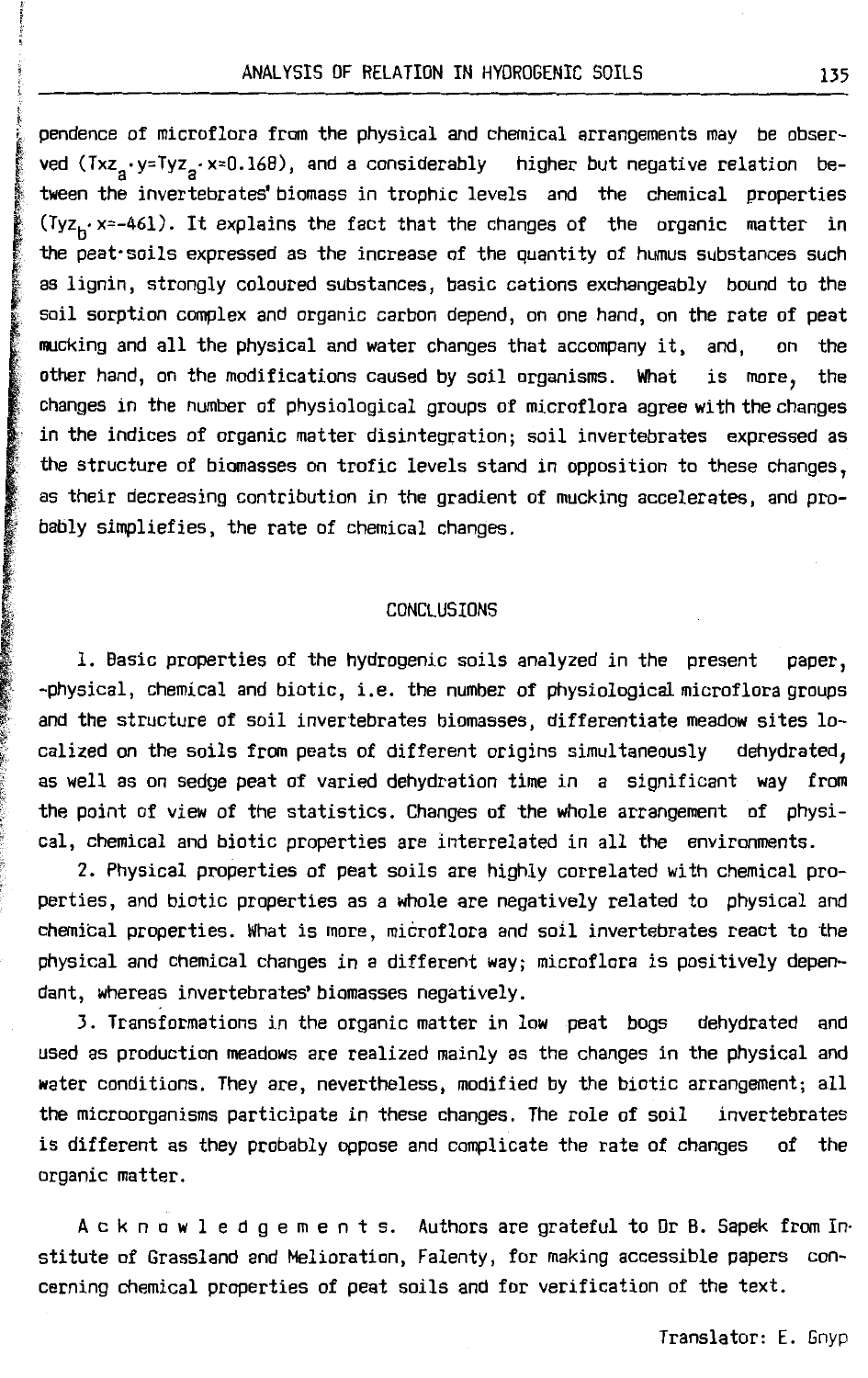#### REFERENCES

- 1. Churska C., Churski T., Szuniewicz J.: Moisture formation in :reclaimed peat soil depending on the peat kind from which they developed. 5-th Intern. Congress, Poznań 1976, 25, 184-196.
- 2. Churski T., Gotkiewicz J., Szuniewicz J.: Warunki siedliskowe, gleby oraz gospodarka wodna w dolinie Biebrzy. in: Naukowe podstawy ochrony i zagospodarowania Bagien Biebrzańskich. Referaty na Ogólnokrajową Konferencję, Łomża 18-19, 10.1984. Białystok: Ośr. Badań Nauk. 1984. <sup>~</sup>
- 3. Kajak A., Andrzejewska L., Chmielewski K., Ciesielska z., Kaczmarek M., Makulec G., Pętał J., Wasilewska L.; Long term changes in grassland coomunities of heterotrophic organisms on drained fens. Pol. ecol. Stud., 1985, 11, 21-52.
- 4. Pętał J.: Wskatniki biocenotyczne tendencji degradacyjnych **w** ekosystemach łę-
- 5. Sapek A., Sapek B.: Content of organic matter bound phosphorus, nitrogen, iron, aluminium, calcium and magnesium in alcaline extracta from peat soils. Studies about humus. Trans. of 8th Int. Symposium Humus and Plants. Prague,CSSR, 1983, 1, 96-99.
- 6. Sapek 8., Sapek A.: Measurement of absorbance of the alkaline extract as a test for determining the transformation state of humus substances soil. Studies about humus. Trans. of 8th Int. Symposium Humus and Plants. Prague, CSSR, 1983, 1, 100-104.
- 7. Sapek 8., Churski T., Sapek A.: Distribution and translocation of minerał elements. in peat profiles of the **Wizna** bog. Proceedings 7th International **Peat**  Congress Dublin, Ireland, 1984, 4, 385-395.
- 8. Sapek B., Sapek A.: Wykorzystanie wyciągu 0.5 **M** wodorotlenku sodowego do charakterystyki substancji humusowych utworów organicznych. Roczniki Gleboznawcze, 1986, 37, 139-147.
- 9. Siegel S.: Nonparametric Statistics for the behavioral sciences. MacGraw-Hill Book Company, Inc. New York, Toronto, London, 1956.

#### J. Pętał, T. Churski

#### WSTĘPNA ANALIZA ZALEŻNOŚCI CZYNNIKÓW FIZYCZNYCH, CHEMICZNYCH I BIOTYCZNYCH W GLEBACH HYDROGENICZNYCH

#### S t r e s z c z e n i e

W ciągu stanowisk łękowych położonych na glebach torfowych różniących się ge- 1ezę torfu oraz okresem odwodnienia analizowano niektóre właściwości fizyczne (stopień zmurszenia, głębokość murszu, gęstość objętościową, porowatość vilgotność), chemiczne (wartość absorbancji  $\lambda_{280}$  i  $\lambda_{664}$ , zawartość związanych z

<ompleksem sorpcyjnym zasadowych kationów wymiennych i wodoru oraz węgla organicz-1ego) i biotyczne (liczebność mikroflory: amonifikatorów, promieniowców i mikro- >rganizmów zużytkowujących azot mineralny oraz biomasy bezkręgowców glebowych: sa-1rofagów, roślinożerców i drapieżców). Stwierdzono, że właściwości te różnicują ;tatystycznie istotnie badane środowiska, a zmiany ich przebiegają współzależnie , gradiencie murszenia.